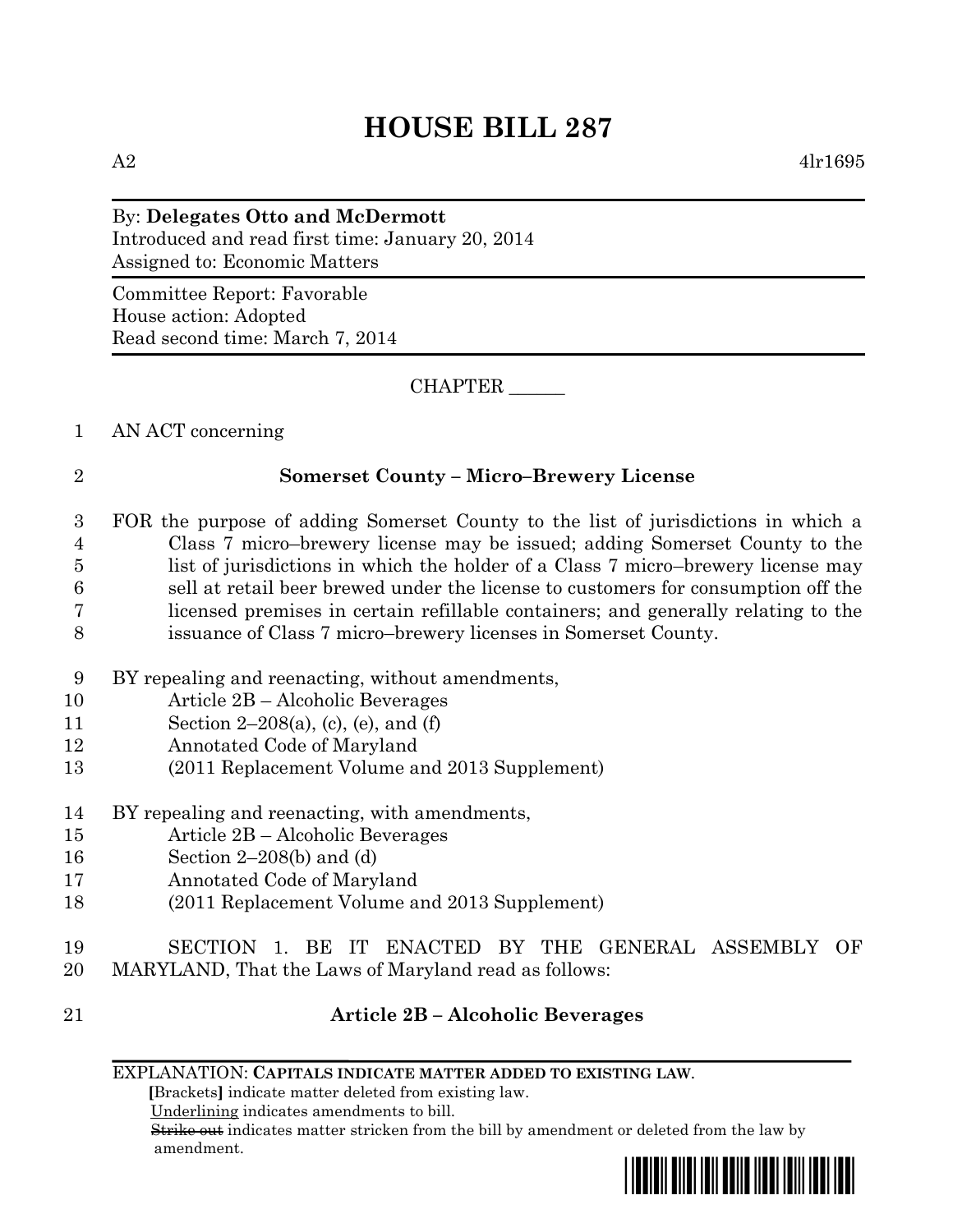| $\mathbf{1}$   | $2 - 208.$ |     |        |                                                              |
|----------------|------------|-----|--------|--------------------------------------------------------------|
| $\overline{2}$ | (a)        |     |        | There is a Class 7 micro-brewery (on- and off-sale) license. |
| 3              | (b)        |     |        | The license shall be issued:                                 |
| 4              |            | (1) |        | By the State Comptroller;                                    |
| 5              |            | (2) |        | Only in the following jurisdictions:                         |
| 6              |            |     | (i)    | Allegany County;                                             |
| 7              |            |     | (ii)   | Baltimore City;                                              |
| 8              |            |     | (iii)  | Baltimore County;                                            |
| 9              |            |     | (iv)   | The City of Annapolis;                                       |
| 10             |            |     | (v)    | Anne Arundel County;                                         |
| 11             |            |     | (vi)   | Calvert County;                                              |
| 12             |            |     | (vii)  | Caroline County;                                             |
| 13             |            |     | (viii) | Carroll County;                                              |
| 14             |            |     | (ix)   | Charles County;                                              |
| 15             |            |     | (x)    | Dorchester County;                                           |
| 16             |            |     | (xi)   | Frederick County;                                            |
| 17             |            |     | (xii)  | Garrett County;                                              |
| 18             |            |     | (xiii) | Harford County;                                              |
| 19             |            |     | (xiv)  | Howard County;                                               |
| 20             |            |     | (xv)   | Kent County;                                                 |
| 21             |            |     | (xvi)  | Montgomery County;                                           |
| 22             |            |     |        | (xvii) Prince George's County;                               |
| 23             |            |     |        | (xviii) Queen Anne's County;                                 |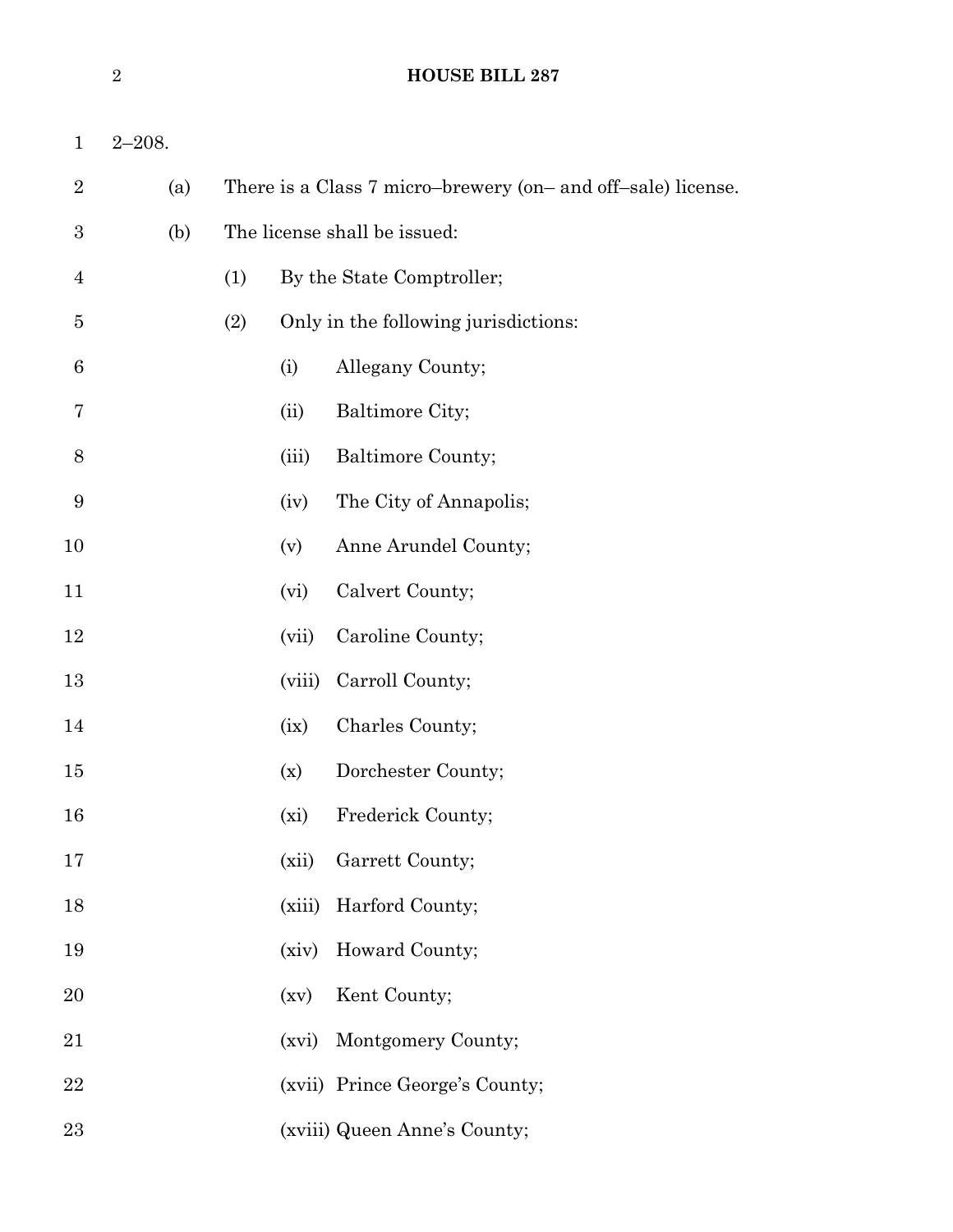#### **HOUSE BILL 287** 3

| $\mathbf{1}$       | (xix)                                                             | St. Mary's County;                                                                            |                                                                                                                                                             |
|--------------------|-------------------------------------------------------------------|-----------------------------------------------------------------------------------------------|-------------------------------------------------------------------------------------------------------------------------------------------------------------|
| $\overline{2}$     |                                                                   | (XX) SOMERSET COUNTY;                                                                         |                                                                                                                                                             |
| 3                  |                                                                   | $(xx)$ $(XXI)$ Talbot County;                                                                 |                                                                                                                                                             |
| 4                  |                                                                   | $[(xxi)]$ $(XXII)$                                                                            | Washington County;                                                                                                                                          |
| $\overline{5}$     |                                                                   | $\left[ \left( \overline{\text{xxii}} \right) \right] \left( \overline{\text{xxIII}} \right)$ | Wicomico County; and                                                                                                                                        |
| $6\phantom{.}6$    |                                                                   | $\left[$ (xxiii) $\right]$ (XXIV)                                                             | Worcester County;                                                                                                                                           |
| 7<br>$8\,$<br>9    | (3)<br>(i)<br>listed in paragraph (2) of this subsection;         |                                                                                               | Only to a holder of a Class B beer, wine and liquor (on-sale)<br>license that is issued for use on the premises of a restaurant located in a jurisdiction   |
| 10<br>11<br>12     | (ii)<br>Kent County or the Town of Berlin in Worcester County; or |                                                                                               | To a holder of a Class D beer (off-sale) license that is issued<br>for use on the premises of the existing Class D license if the premises are located in   |
| 13<br>14<br>15     | (iii)<br>located in:                                              |                                                                                               | To a holder of a Class D alcoholic beverages license that is<br>issued for use on the premises of the existing Class D license if the premises are          |
| 16<br>17           | George's County;                                                  | 1.                                                                                            | The 22nd Alcoholic Beverages District of Prince                                                                                                             |
| 18                 |                                                                   | 2.                                                                                            | Washington County; or                                                                                                                                       |
| 19                 |                                                                   | 3.                                                                                            | Dorchester County; and                                                                                                                                      |
| 20<br>21<br>22     | (4)<br>premises of a restaurant located in the County.            |                                                                                               | In addition to item (3) of this subsection, in Montgomery County<br>only to a holder of a Class H beer and light wine license that is issued for use on the |
| 23                 | $\left( \mathrm{c}\right)$<br>(1)                                 |                                                                                               | A holder of a Class 7 micro-brewery license:                                                                                                                |
| 24                 | (i)                                                               |                                                                                               | May brew and bottle malt beverages at the license location;                                                                                                 |
| $25\,$<br>26<br>27 | (ii)<br>beverages brewed at the micro-brewery location only;      |                                                                                               | May obtain a Class 2 rectifying license for a premises<br>located within 1 mile of the existing Class 7 micro-brewery location to bottle malt               |
| 28<br>29           | (iii)                                                             |                                                                                               | May contract with the holder of a Class 2 rectifying license<br>held under $\S 2-203$ of this subtitle, a Class 5 brewery license, a Class 7 micro-brewery  |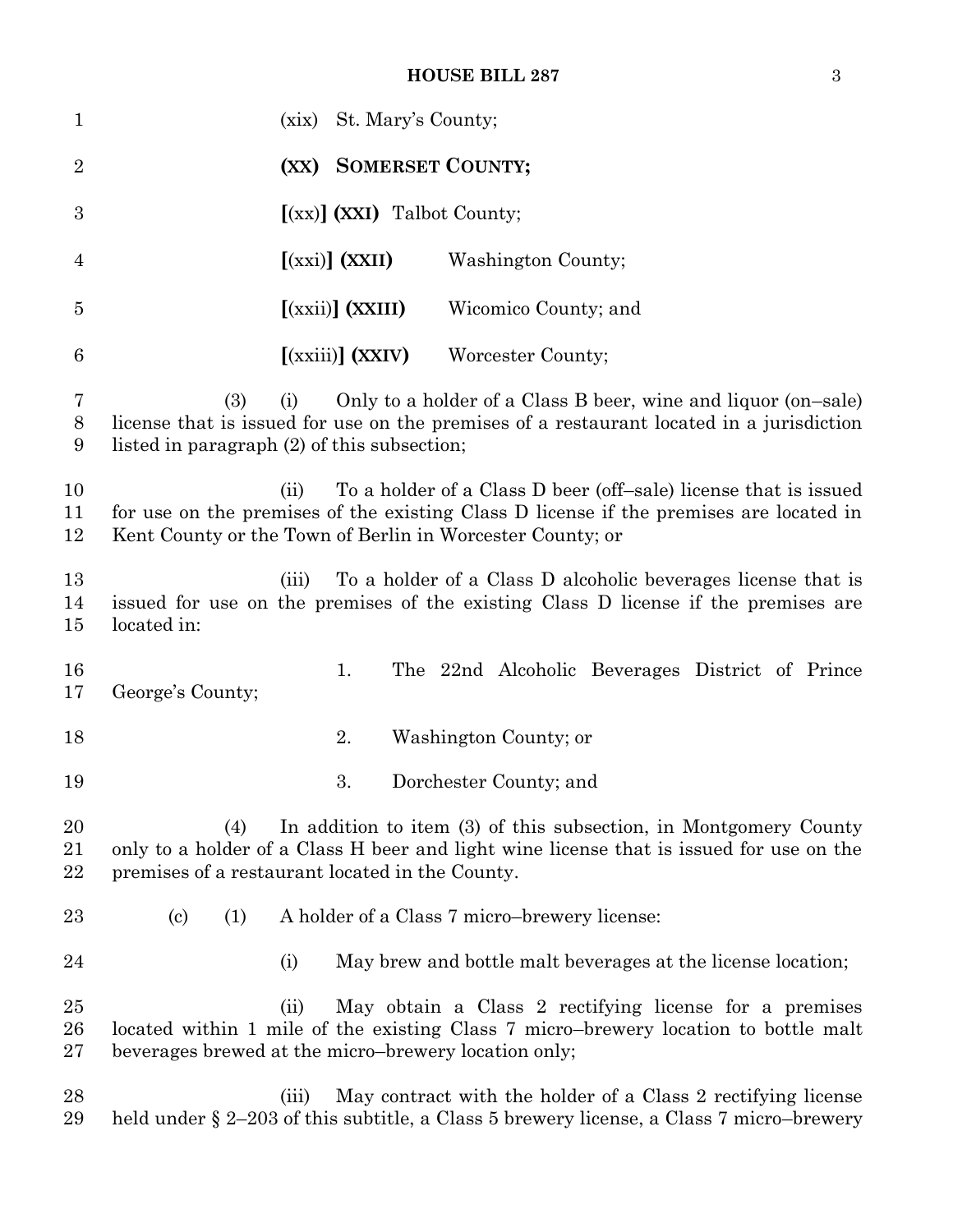| $\mathbf{1}$<br>$\overline{2}$                     | license, or a Class 8 farm brewery license, or the holder of a nonresident dealer's<br>permit to brew and bottle malt beverages on their behalf;                                                                                                                                                                     |
|----------------------------------------------------|----------------------------------------------------------------------------------------------------------------------------------------------------------------------------------------------------------------------------------------------------------------------------------------------------------------------|
| $\boldsymbol{3}$<br>$\overline{4}$<br>$\bf 5$<br>6 | May store the finished product under an individual storage<br>(iv)<br>permit or at a licensed public storage facility for subsequent sale and delivery to a<br>licensed wholesaler, an authorized person outside this State, and for shipment back to<br>the micro-brewery location for sale on the retail premises; |
| 7<br>$8\,$                                         | May not collectively brew, bottle, or contract for more than<br>(v)<br>22,500 barrels of malt beverages each calendar year; and                                                                                                                                                                                      |
| 9<br>10<br>11                                      | May enter into a temporary delivery agreement with a<br>(vi)<br>distributor only for delivery of beer to a beer festival or wine and beer festival and the<br>return of any unused beer if:                                                                                                                          |
| 12<br>13<br>14                                     | The beer festival or wine and beer festival is in a sales<br>1.<br>territory for which the holder does not have a franchise with a distributor under the<br>Beer Franchise Fair Dealing Act; and                                                                                                                     |
| 15                                                 | 2.<br>The temporary delivery agreement is in writing.                                                                                                                                                                                                                                                                |
| 16<br>17<br>18                                     | A Class 7 licensee who wishes to produce more than the barrelage<br>(2)<br>authorized under paragraph $(1)(v)$ of this subsection shall divest of any Class B, D, or<br>any other retail license and obtain a Class 5 manufacturer's license.                                                                        |
| 19<br>20<br>21<br>22                               | For the purposes of determining the barrelage limitation under<br>(3)<br>paragraph $(1)(v)$ of this subsection, any salable beer produced under contractual<br>arrangements accrues only to the Class 7 micro-brewery licensee who is the brand<br>owner.                                                            |
| 23                                                 | In Allegany County only, the holder of a Class 7 license:<br>(4)                                                                                                                                                                                                                                                     |
| 24<br>25                                           | May brew in one location and may contract for the bottling<br>(i)<br>of the malt beverage in another location; and                                                                                                                                                                                                   |
| 26<br>27<br>28                                     | Need not meet the hotel/motel requirements for a Class B<br>(ii)<br>beer, wine and liquor licensee but shall meet the requirements for those Class B<br>restaurants.                                                                                                                                                 |
| 29<br>30<br>31                                     | The on-sale privilege authorizes the holder, each calendar year, to<br>(d)<br>(1)<br>sell at retail up to 4,000 barrels of beer brewed under this license to customers for<br>consumption on the licensed premises.                                                                                                  |
| 32<br>33                                           | (2)<br>The off-sale privilege authorizes the holder to sell and deliver beer<br>brewed under this license to:                                                                                                                                                                                                        |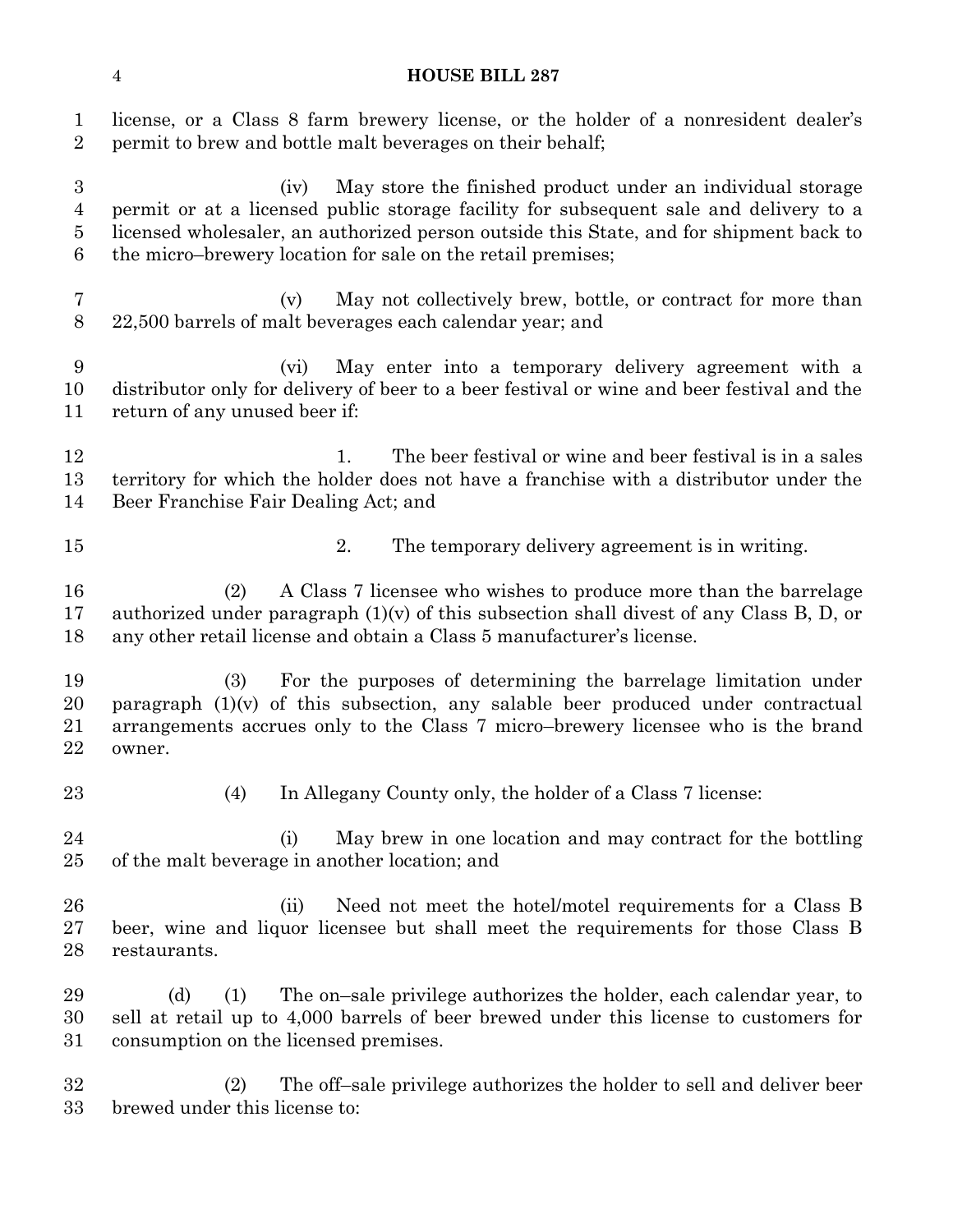## **HOUSE BILL 287** 5

| $\mathbf{1}$<br>$\sqrt{2}$         | State; or |     | (i)  |     | Any wholesaler licensed under this article to sell beer in this                                                                         |
|------------------------------------|-----------|-----|------|-----|-----------------------------------------------------------------------------------------------------------------------------------------|
| $\boldsymbol{3}$<br>$\overline{4}$ |           |     | (ii) |     | Any person who is located in a state other than Maryland<br>who is authorized under the laws of that state to receive brewed beverages. |
| 5                                  |           | (3) | (i)  |     | This paragraph applies only in:                                                                                                         |
| 6                                  |           |     |      | 1.  | Allegany County;                                                                                                                        |
| 7                                  |           |     |      | 2.  | The City of Annapolis;                                                                                                                  |
| 8                                  |           |     |      | 3.  | Anne Arundel County;                                                                                                                    |
| 9                                  |           |     |      | 4.  | Baltimore City;                                                                                                                         |
| 10                                 |           |     |      | 5.  | Baltimore County;                                                                                                                       |
| 11                                 |           |     |      | 6.  | Calvert County;                                                                                                                         |
| 12                                 |           |     |      | 7.  | Caroline County;                                                                                                                        |
| 13                                 |           |     |      | 8.  | Carroll County;                                                                                                                         |
| 14                                 |           |     |      | 9.  | Charles County;                                                                                                                         |
| 15                                 |           |     |      | 10. | Dorchester County;                                                                                                                      |
| 16                                 |           |     |      | 11. | Frederick County;                                                                                                                       |
| 17                                 |           |     |      | 12. | Garrett County;                                                                                                                         |
| 18                                 |           |     |      | 13. | Harford County;                                                                                                                         |
| 19                                 |           |     |      | 14. | Howard County;                                                                                                                          |
| 20                                 |           |     |      | 15. | Kent County;                                                                                                                            |
| 21                                 |           |     |      | 16. | Montgomery County;                                                                                                                      |
| 22                                 |           |     |      | 17. | Prince George's County;                                                                                                                 |
| 23                                 |           |     |      | 18. | Queen Anne's County;                                                                                                                    |
| 24                                 |           |     |      | 19. | St. Mary's County;                                                                                                                      |
| 25                                 |           |     |      | 20. | <b>SOMERSET COUNTY;</b>                                                                                                                 |